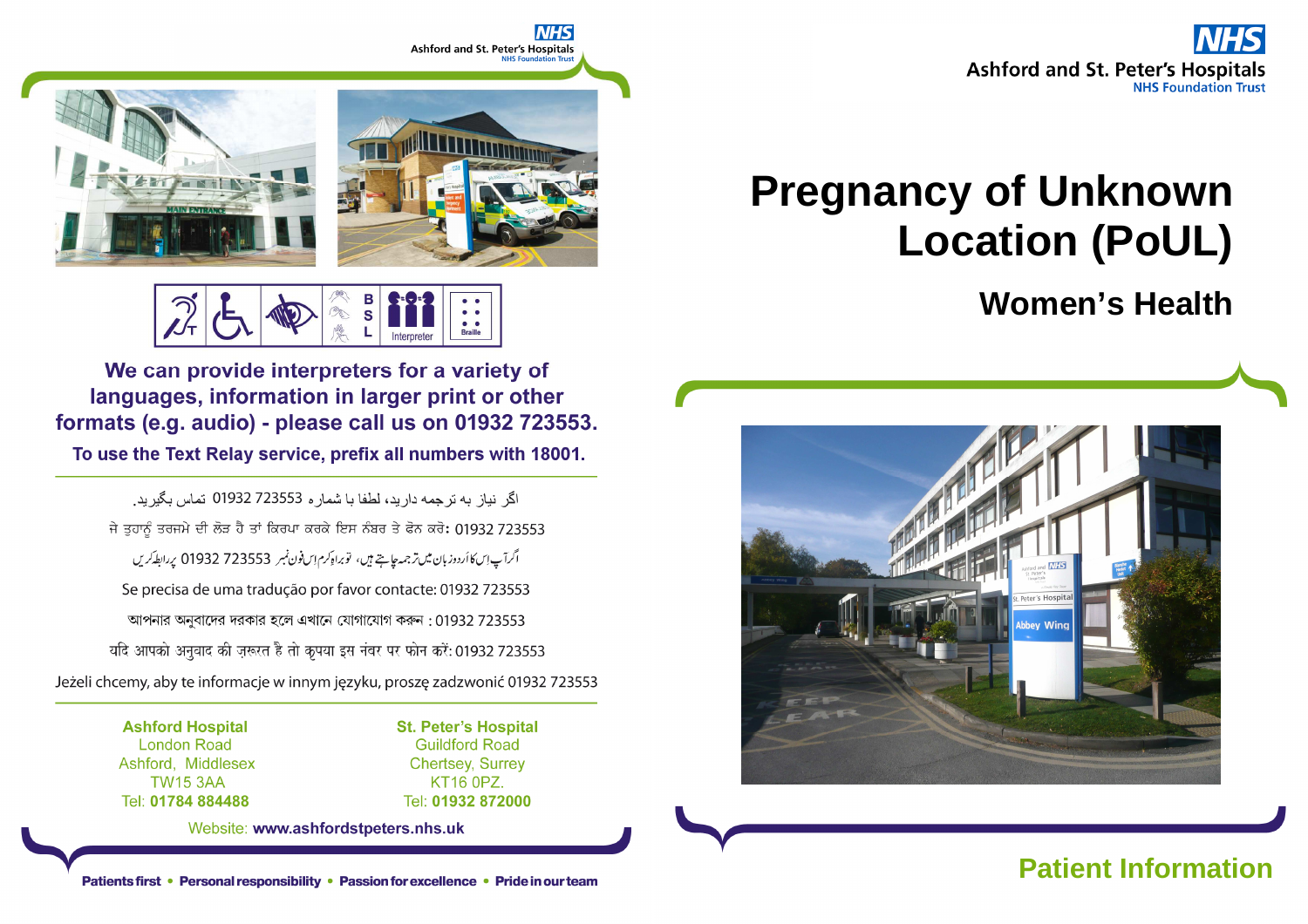## **Support**

We hope that this leaflet answers any questions or concerns that you might have. Please do not hesitate to speak to the doctors or nurses at your follow up appointments if there is anything you are unsure about.

You can also call us at the Early Pregnancy Unit: **01932 722662.** 

## **Further Information**

The Miscarriage Association Helpline: **01924 200799www.miscarriageassociation.org.uk**

The Ectopic Pregnancy Trust: **www.ectopic.org.uk**

### **Further Information**

 We endeavor to provide an excellent service at all times, but should you have any concerns please, in the first instance, raise these with the Matron, Senior Nurse or Manager on duty.

 If they cannot resolve your concern, please contact our Patient Experience Team on 01932 723553 or email **asp-tr.patient.advice@nhs.net**. If you remain concerned, the team can also advise upon how to make a formal complaint.

**Author:** Dr C Gangoo. Miss Izuwah-Njoku **Department:** Early Pregnancy Unit**Version:** 2 **Published:** Jul 2018 **Review:** Jul 2021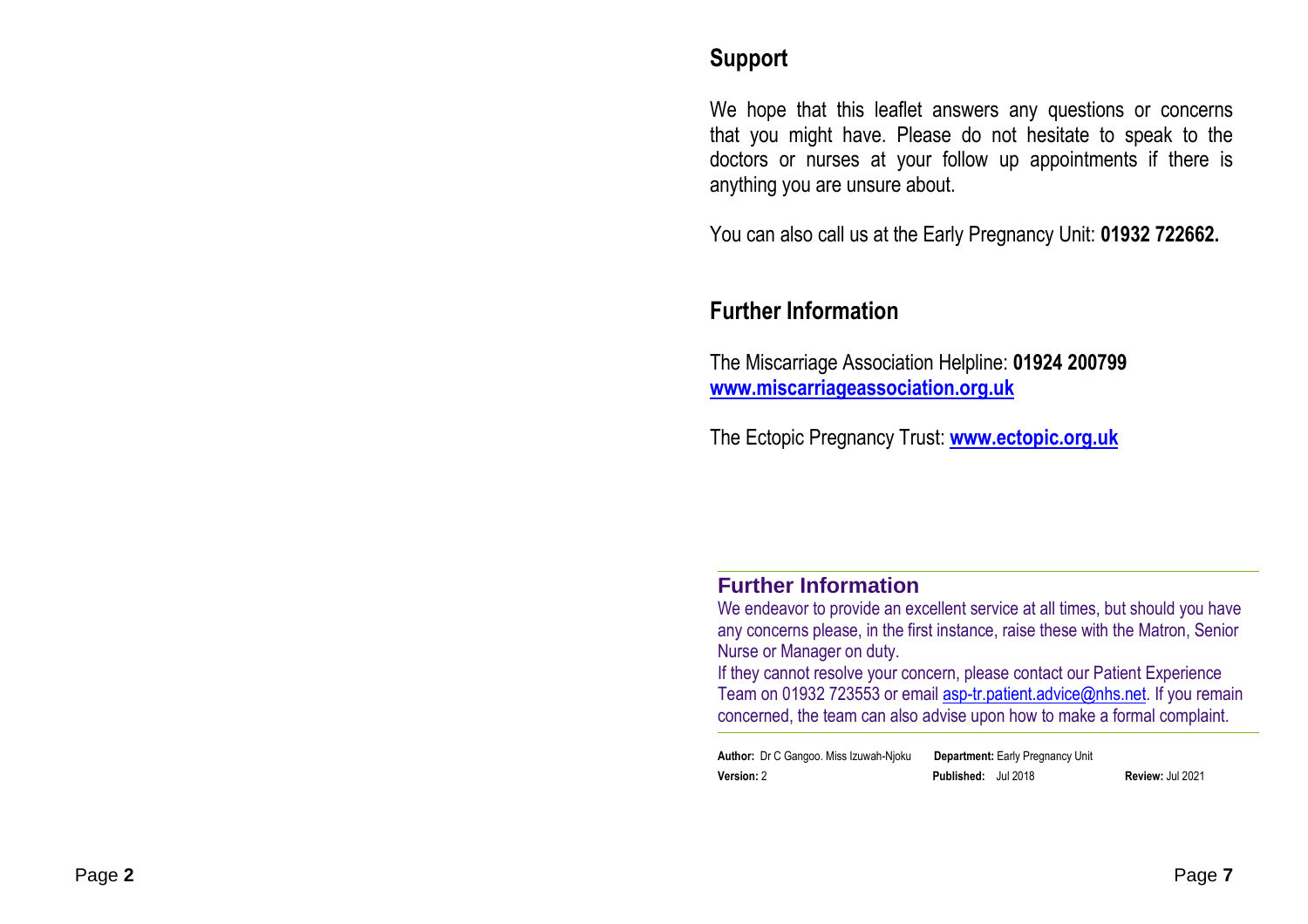## • **Very low progesterone**

If you have bleeding and we cannot see your pregnancy on the scan it is likely that you are having a miscarriage. We will monitor your hCG levels weekly until they drop below 25 IU/L.

Once the bleeding has resolved your normal periods should return over the following 4-8 weeks if your periods are regular.

## **What to look out for?**

As we have not excluded the possibility of an **ectopic pregnancy**, (which has the potential to cause harm), we advise you: -

- **1.** to remain within easy access of an Accident and Emergency department in case you develop worsening symptoms.
- **2.** that if you have significant pain (which is not controlled by Paracetamol), bleeding becomes unmanageable or if you became more unwell, you should attend the Accident and Emergency department with the letter/scan report you have been given explaining your current situation. You should be seen by the gynaecologist on call.
- **3.** to avoid any strenuous exercise and also avoid sexual intercourse.

## **Pregnancy of Unknown Location**

We are sorry we have not been able to give you a definite answer today regarding the outcome or progress of your pregnancy following the ultrasound scan. When we are unable to see a pregnancy on a scan, we say that you have a pregnancy of unknown location (PoUL).

## **Why were you unable to see my pregnancy on the scan?**

There are 3 possible reasons this may happen:

• **It is too early to see a normally developing pregnancy in the womb.** 

The urinary pregnancy test becomes positive at 3 weeks (or more than 7 days post conception). There can be a delay of approximately 1 week between a positive pregnancy test and a very early pregnancy being seen on a scan.

This is most likely to be the reason if you have not had any vaginal bleeding and you are not sure of the date of your last period.

## • **It is an early miscarriage**

The pregnancy may have been growing in your womb but unfortunately it is not developing normally or you may already